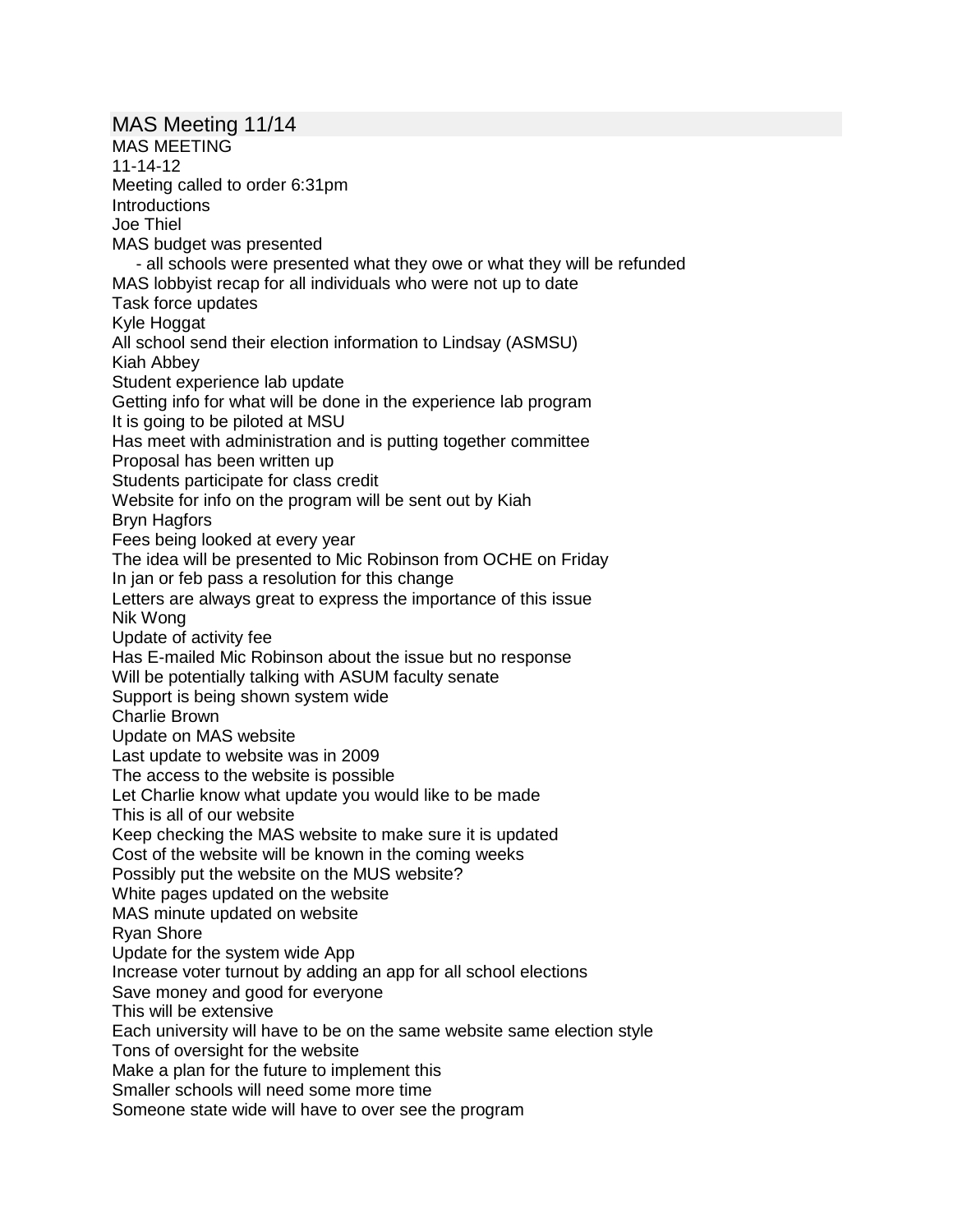Possible costs associated for the change No fees additional to students Campus legislative update This legislative session will be tough Make sure the lobbyists are on their A game Working together with all lobbyists ASUM ASMSU ASMSUB ASUMW MTTECH will be holding campus showcases Write a letter to the legislature to welcome them and show a resource as a student voice Consider and talk about tuition freezes in the future Agenda for Thursdays lunch One on one time with the regents during hour long lunch Agenda: Tuition Freeze - Bryn Hagfors MAS meeting recap - Charlie Brown Legislative Updates - Ryan Non discrimination policy - Kiah Campus Updates - All presidents Rebecca Mills-Brown National Student Nursing Association Use as a resource for student nurses Montana has a strong history with this association Montana always has a member Montana usually has 300 members Rebecca has spoken with and worked with the last legislative session so can use as a resource Old business: Internal and external affairs positions The positions work well if they are held at the same school If we constantly have communication it will work well The information could work but we all need to make an effort to do so The Regents and OCHE have been really receptive of the information Student government and student org info what is going on in the student world information should be included in MAS Minute Internal and external affairs positions were approved unanimously MAS code of ethics passes unanimously Revised construction to MAS passes unanimously Amendment to constitution to say " Regent Thiel update Lots of public comment about new Missoula college building 2-year committee agenda task forces will presented after lunch Academic research and student affairs committee proposal for shorten degrees completion of bachelors degree in shorter time Discussion about the governors budget for higher education to the legislation the budget we have right new will go forward most likely are there ideas from MAS to tweak the budget Adding 34\$ million to the university system if the regents freeze tuition Montana is 50th in the nation for faculty pay Brainstorm ideas to help this cause Joe can get this information in an email to us possibly Vote to approve that MAS is supporting the proposed Missoula college building passed unanimously with one abstention Non discrimination policy update